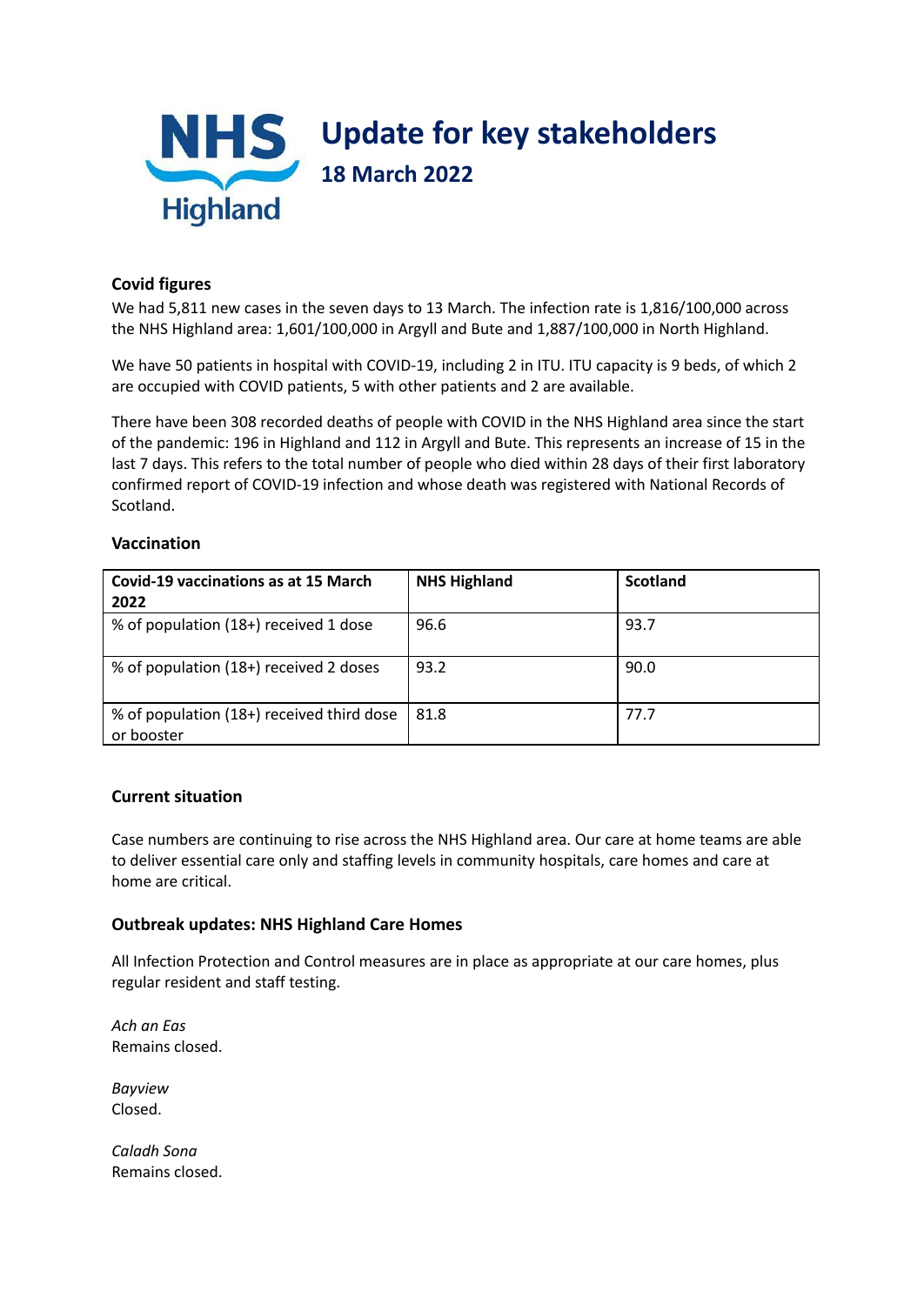*Dial Mhor* Closed: small number of positive staff members.

*Grant House* Closed.

*Home Farm* Remains closed.

*Invernevis* Remains closed.

*Loch Broom* Remains closed.

*Melvich* Moved from closed to under surveillance.

*Pulteney House* Remains under surveillance.

*Seaforth House Golspie* Remains closed.

*Wade Centre* Under surveillance.

### **Outbreak updates: Hospitals**

All Infection Protection and Control measures are in place as appropriate at our hospitals, plus regular patient and staff testing.

2 bays are closed in non-covid wards in Raigmore and there are also positive cases being managed within:

- Raigmore Ward 10
- Raigmore children's ward
- Belford CAU
- L&I Hospital Ward 1
- Mid Argyll Hospital Glenaray Ward

Ward 3C Raigmore Remains closed.

*Belford Ward 1* Remains closed.

*Caithness* Bignold Ward closed.

*RNI Ward 2*